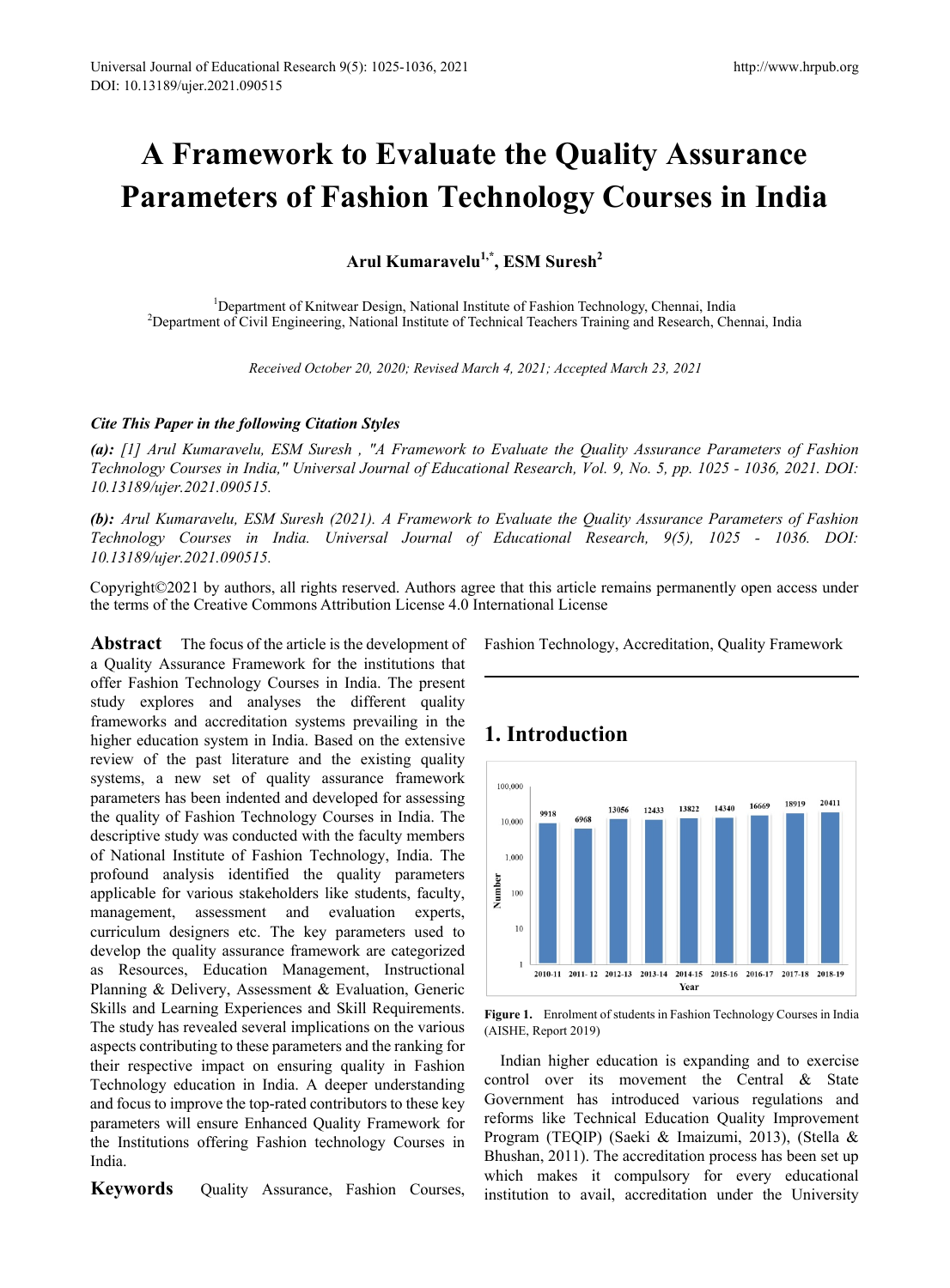Grants Commission (UGC) (Mandatory Assessment and Accreditation of Higher Educational Institutions) Regulations 2012, to acquire the title of university. The accreditation is given for a period of 5 years by the accreditation agencies like the National Assessment and Accreditation Council (NAAC) and the National Board of Accreditation (NBA) (Dhanuraj & Kumar, 2015). (Venkatesh, 2013) (Mishra, 2007) The National Assessment and Accreditation Council (NAAC) is responsible for addressing the issues related to deterioration in the quality of education and plays an active role in assessing the curricular, teaching-learning aspects, a research consultancy, infrastructure, student support, and management practices. It identifies the internal areas of planning and helps the educational institutes to initiate innovative techniques of teaching. (Van Zanten, Norcini, Boulet & Simon, 2008); (Sakunth Kumar, 2018); (Parth Welankar, 2019); (Khan, 2019). On the other hand, the National Board of Accreditation (NBA) is responsible for accrediting college or universities offering Diploma, Undergraduate, and Postgraduate courses. The main aim of the association is to promote new & innovative methods of teaching, assure the quality of education, and provide feedback to bring improvements in the educational programmes (Sakunth Kumar, 2018). To cater the needs for industry, the number of institutions offering fashion technology courses has tremendously increased in the last few years. According to All India Survey on Higher Education (AISHE, 2019), gross enrolment of students in fashion technology courses has doubled in the last nine years (Figure 1). Thus, it is vitally important that the quality of the education must be ensured in the institutions that offer Fashion Technology Courses. To make focus on different quality assurance parameters and practices for fashion technology, the dimensions like curricular aspects, teaching-learning & evaluation process; research consultancy and education; infrastructure and learning resources; student support and progression; governance, leadership, and management; innovative and best practices are taken into consideration. Teacher professional activities, involvement of students in research and practical activities enhances the quality of teaching and creativity of students. (Alena D. Matraeva & Marina V. Rybakova, 2020). The curriculum defines the road map for the provision of quality education whereas resources indicate about the physical requirements like infrastructure, furniture, labs. The learner's profile describes the experiences, cultures, expectations, and motivations of the students, while teachers' learning is associated with knowledge, skills, and abilities of the faculty to impart learning to the students. Governance and student support are related to the following of the vision, team learning, and system thinking. All the parameters will help the learners to gain high quality of learning in ten fashion technology institutes (Pabrekar, Sharma, Kekare, and Barve, 2015) (Zaki & Rashidi, 2013); (Dr.

Mohan Lal, 2017). The current research study which is related to the engineering education provides details about the quality assurance in higher education, success, challenges in quality assurance (QA) review practices, and quality assurance practices in fashion technology.

## **2. Objective of the Research**

- To analyze different Quality Framework and Accreditation Systems prevailing in Higher Education system in India
- To identify different Quality Assurance Parameters adopted in Fashion education.
- To rank the Quality Assurance Parameters that have an impact on the quality of Fashion Education.
- To develop the Quality Assurance Framework for Fashion Technology Courses in India.

# **3. Quality Assurance in Higher Education**

### **3.1. Quality Assurance in Global Higher Education**

Ryan, (2015); Bordia, (2001) analysed that quality assurance in global higher education takes three factors like competitive, regional recognition, and international quality framework is taken into consideration. In India, the quality assurance is done by national assessment and accreditation council (NAAC) which acts an external quality assurance (EQA) agency. The agency is responsible for monitoring, protecting, and enhancing the quality of education in higher education so that quality outputs will be achieved effectively. For example, to maintain quality assurance in higher education in United States (US) regional accrediting bodies like accrediting bodies are Western Association of Schools and Colleges (WASC) Accrediting Commission for Senior Colleges and Universities have been established whereas, Quality Assurance Agency for Higher Education (QAA) is responsible for maintaining the quality of education in the United Kingdom. The Quality Matters Rubric have been adopted by Fudan University in China to improve the framework of quality assurance and provided effective professional development. It also develops a relationship between the funding, management and quality assurance in developing countries.

### **3.2. Overview of Accreditation as a Mechanism to Ensure Quality in Higher Education**

As per Press Information Bureau Government of India, (2019); Verma, (2016) point of views, accreditation agencies play a major role in quality assurance by adopting the reviewing process of the functioning of the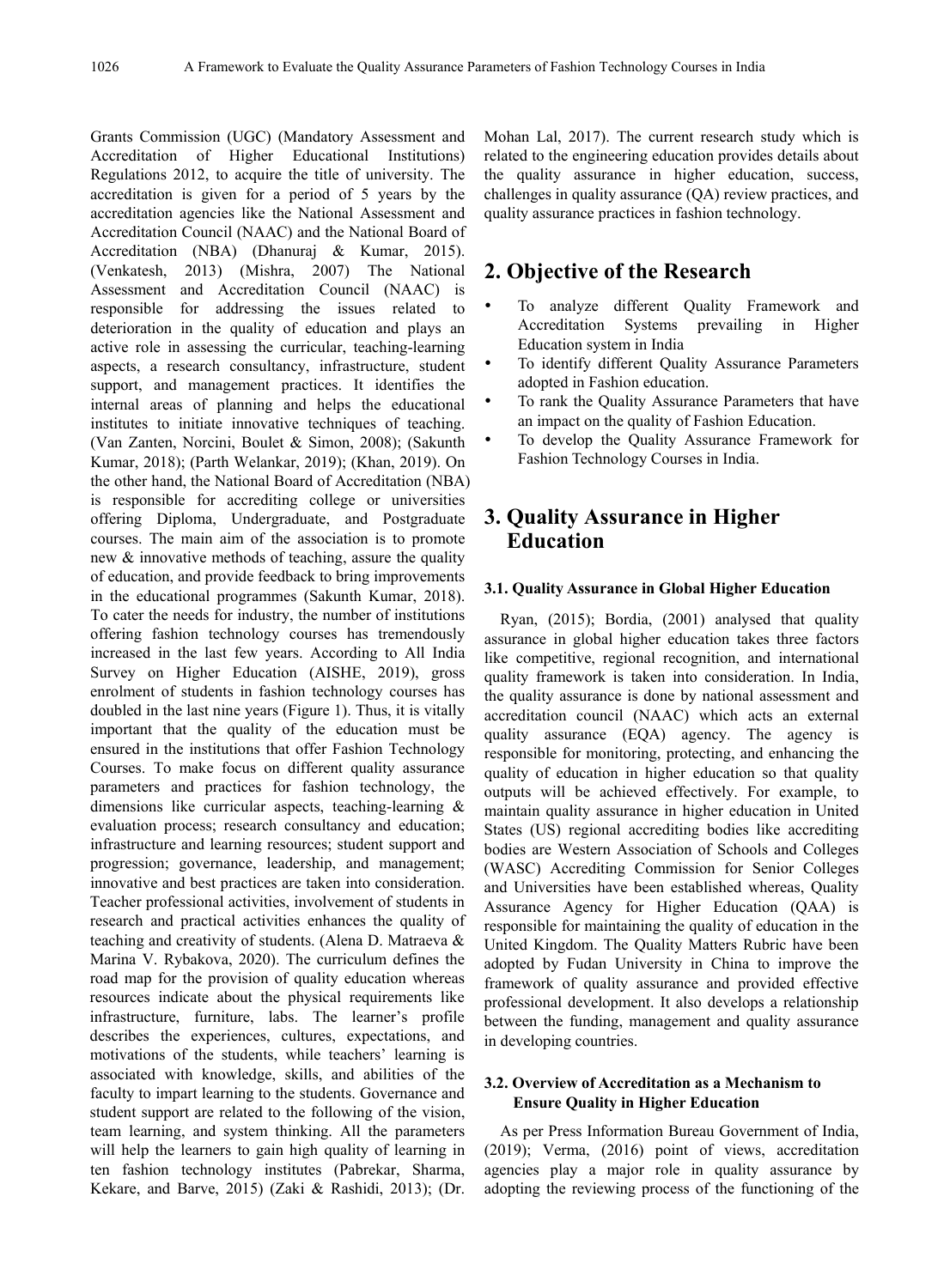various higher educational institutions. The accreditation process acknowledges the transformative role of education, facilitates its expansion, provides information about the standards of the higher educational institutions, and helps the students to choose courses & institutions as per grades. As a result, the gap in the quality of provision of quality of education is identified and necessary improvement is done to increase the institutional rankings leading to more research, innovation & creation of greater learning eco-system.

## **3.3. Models of QA to Ensure Quality in Higher Education**

According to Singh, (2001) to focus on the Quality assurance models, Baldrige criteria, ISO 9000-2000, Capability Maturity Model, Six Sigma and Total Quality Management are used. The Baldrige criteria model is based on the concept of the ever-improving value of the students, stakeholders and involves the organizational effectiveness & capabilities towards the learning process. West, (2000) analysed that the International Organization for Standardization (ISO) 9000-2000 model is based on the process model that involves continuous improvement. It includes eight quality principles which are Customer focus, leadership, involvement of people, process approach, systems approach, continuous improvement, fact-based decision-making, and mutually beneficial supplier relationship. Duarte & Martins, (2013) found that the Capability Maturity Model is based on managing intent development process and maintenance of procedures so that outcomes will be achieved appropriately. It helps in resource optimization and increases the responsiveness of the organizations. Al-Atiqi & Deshpande, (2009, March) Six Sigma model is based on the usage of statistical tools like standard deviation to evaluate the deviations in the learning process. It improves quality by identifying the defects in the work. Mehta, Verma & Seth, (2014) examined that the Delphi technique is applied through quality management (TQM) in most of the higher educational institutions to recognize the hierarchy of actions and enhance the quality of engineering education. The use of all these models helps in improving the quality of higher education. J. Bennedsen & S. Rouvrais (2020) recommends international CDIO model framework of three guidelines: Programme goals, designing & operative systems and self -assessment for quality assurance.

#### **3.4. Student Involvement with Quality Assurance**

Ryan, (2015) found that the involvement of students in quality assurance practices is necessary and is done by performing certain activities like responding to focus group interviews, questionnaires, and participating in

quality assurance working groups. The association of students in quality assurance processes provides a good learning experience to students and provides learning insights to the provision of education which could not be provided by any other agency. It also helps to increase transparency, enhances the quality of higher education and creates a sense of ownership of the educational programs.

# **4. Success and Challenges in QA Review Practices**

## **4.1. Different Quality Assurance Practices Followed in Different Colleges of India Providing Courses in Fashion Technology**

As per Senthilkumar & Arulraj, (2011); Dill, (2007) point of views, internal, and external quality assurance practices are followed by different colleges of India providing courses in fashion technology. For example, internal quality assurance practices are done by colleges like National Institute of Fashion Technology Mumbai, National Institute of Fashion Technology, Chennai, National Institute of Fashion Technology, Patna to monitor and enhance the quality of education provision in the organization. Additionally, the formation of Internal Quality Assurance Cell (IQAC) has been made compulsory in every college or university to increase the internal quality of education by conducting internal and external audits.

Gnanam & Chairman, (2008) examined that external quality assurance practice like National level External Quality Assurance (NEQA) mechanism has been established by the fashion institutes like National Institute of Fashion Technology Hyderabad, Pearl Academy Delhi, National Institute of Fashion Technology Kolkata to ensure academic audit, assessment and accreditation is done by taking the international practices into consideration. Figure 1 shows the enrolment of students in fashion technology courses in India.

## **5. Methodology**

Research methodology is the mixture of various research approaches and assumptions that help the researcher to collect reliable data (Creswell & Creswell, 2017). The current study adopted both descriptive and analytical or both qualitative and quantitative research approach. The study also considered the mixed research paradigm to analyse different Quality Frameworks and Accreditation Systems prevailing in Higher Education. The following parameters and criteria are identified for the survey.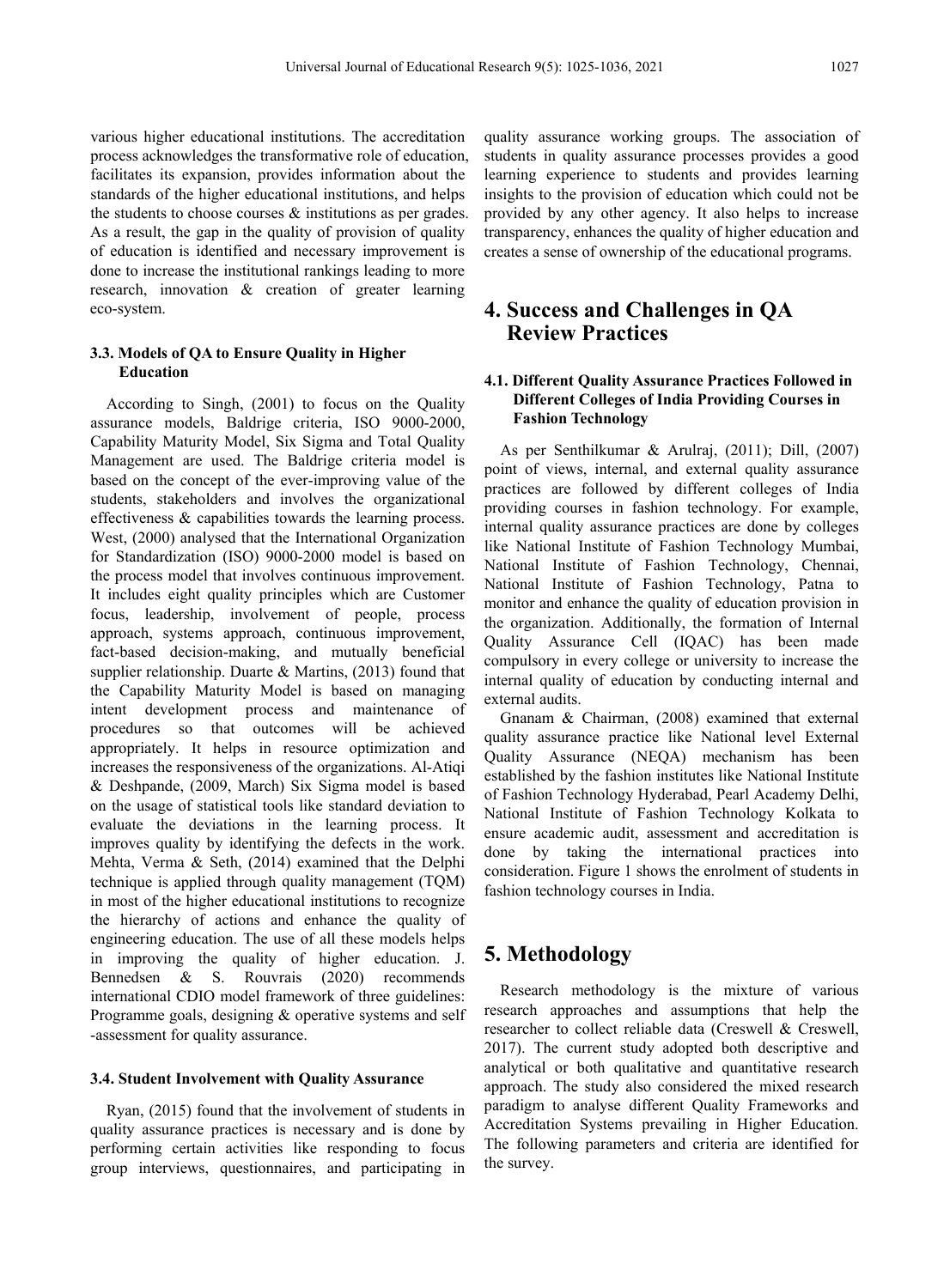| Sl. No | <b>Quality Parameters</b>                                 |
|--------|-----------------------------------------------------------|
|        | Resources<br><b>Students</b><br>Faculty<br>Infrastructure |
| っ      | <b>Education Management</b>                               |
| 3      | Curriculum Content and Quality                            |
|        | Assessment & Evaluation                                   |
| 5      | Learning Outcomes                                         |
| 6      | Generic Skills and Learning experiences                   |
|        | Skillset Requirement the Students                         |

**Table 1**. Quality Parameters for Fashion Technology Courses

#### **5.1. Data Collection & Analysis**

To develop quality assurance parameters for Fashion Technology Courses in India, data are to be collected through questionnaire and survey, and through secondary data analysis of journals, institutes websites, publications. The survey was conducted among the faculty members of National Institute of Fashion Technology, India. The total respondents for the survey using a questionnaire were 162. The Statistical Analysis conducted by the using the SPSS tool.

## **6. Results Discussion and Conclusion**

This section presents the results along with the conclusions generated based on the findings of the study which have conformed with the research goals established primarily in the research. The result and discussion segment emphasize the reactions and factual data accomplished while conducting the study assisting further the achievement of the objectives related to the study. The conclusions are drawn based on the results along with the additional literature referred to in the study and

assessment with the existing body of literature evaluated is also discussed.

#### **6.1. Result and Discussion**

Considering the concern of the Indian higher education sector of addressing the problems related to the decline in the level of the quality of the educational courses, assessment through quality assurance has become a necessity. To concentrate on the diverse quality assurance parameters in the field of fashion technology education, multidimensional framework needs to be considered. The present study is an attempt to contribute to the existing literature by furnishing details regarding the significance of quality assurance in higher education in the context of fashion technology, challenges encountered in quality assurance review practices along with standard quality practices pursued in fashion technology. The study followed the quantitative as well as the qualitative approach and also followed the descriptive as well as analytical method in designing the research. Mixed data collection techniques facilitated in comparing the Quality Assurance Practices of Fashion Technology Courses in the context of Indian institutions and attempted to develop Quality Assurance Parameters for Fashion Technology Courses in India. Quantitative data were collected through a questionnaire by performing a survey with the sample size of 162 respondents comprising teachers at National Institute of Fashion Technology in India.

#### **6.2. Results from Analysis**

The results were inferred based on the questionnaire conducted by survey method. The various outcomes were deduced through thematic and statistical analysis. Among the respondents involved, and their percentage most of the respondents approximately 37.3 % were between the ages of 41-45 years and 26.5% between the age of above 50.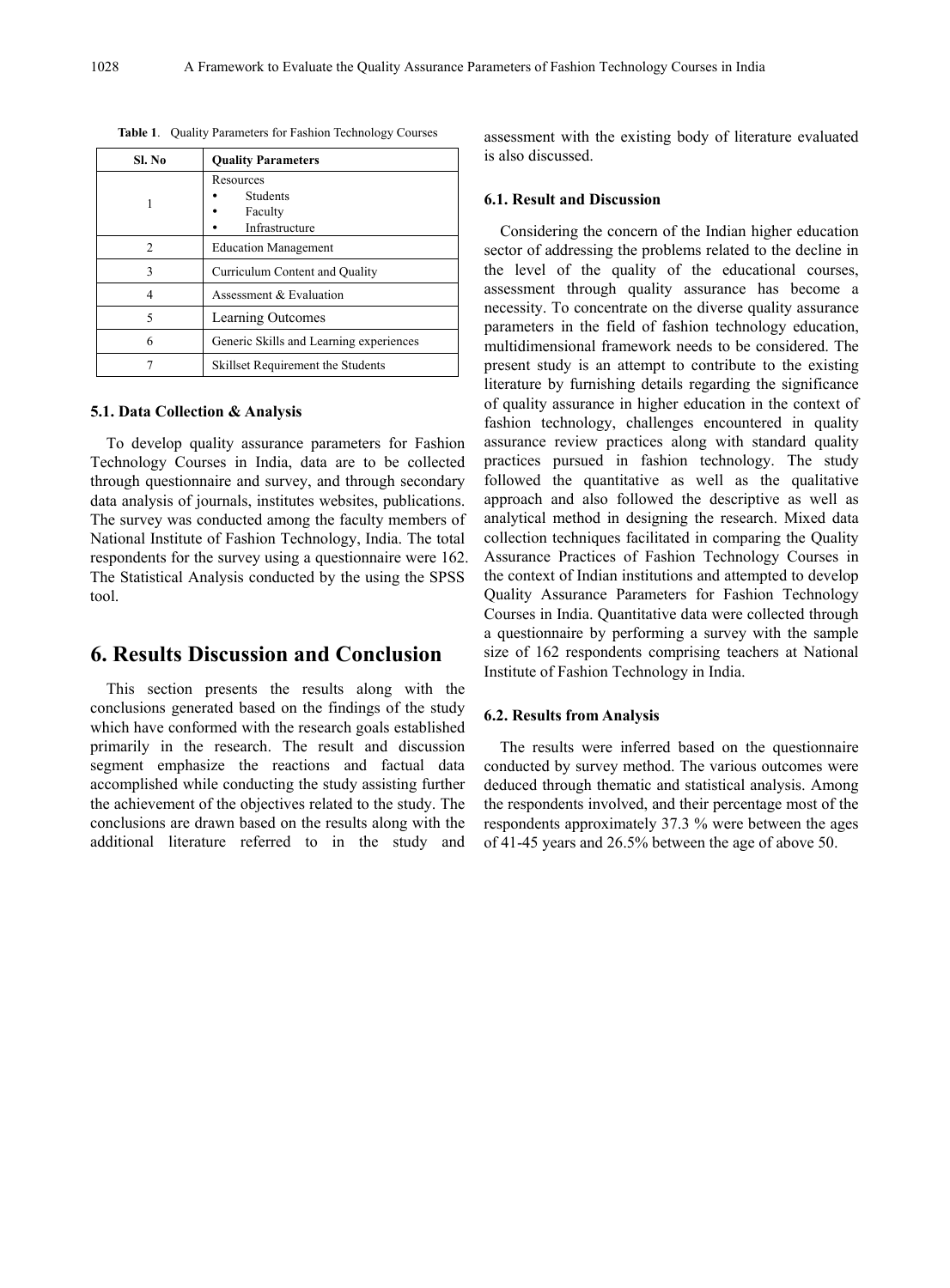| S.<br>nos.     | <b>Description</b>                                                 |           | <b>Strongly</b><br><b>Disagree</b> | <b>Disagree</b> | N <sub>0</sub><br>opinion | Agree | <b>Strongly</b><br>Agree | Mean | Std.<br><b>Deviation</b> | Rank           |
|----------------|--------------------------------------------------------------------|-----------|------------------------------------|-----------------|---------------------------|-------|--------------------------|------|--------------------------|----------------|
|                | Students                                                           | Frequency | 3                                  | 10              | 30                        | 36    | 83                       |      |                          |                |
| 1              | Admission<br>Policies and<br>regulation                            | Percent   | 1.9                                | 6.2             | 18.5                      | 22.2  | 51.2                     | 4.15 | 1.047                    | 1              |
| $\overline{2}$ | Student                                                            | Frequency | $\mathbf{0}$                       | 19              | 33                        | 77    | 33                       | 3.77 | 0.909                    | 5              |
|                | Strength                                                           | Percent   | $\mathbf{0}$                       | 11.7            | 20.4                      | 47.5  | 20.4                     |      |                          |                |
|                | Sufficient                                                         | Frequency | $\mathbf{0}$                       | 8               | 36                        | 72    | 46                       |      |                          |                |
| 3              | Resources for<br>Academic<br>advice for<br>students<br>(Mentoring) | Percent   | $\mathbf{0}$                       | 4.9             | 22.2                      | 44.4  | 28.4                     | 3.96 | 0.841                    | $\overline{c}$ |
|                | <b>Students</b>                                                    | Frequency | $\theta$                           | 16              | 34                        | 60    | 52                       |      |                          |                |
| $\overline{4}$ | Contribution to<br>cultural $\&$<br>Economic<br>development        | Percent   | $\mathbf{0}$                       | 9.9             | 21.0                      | 37.0  | 32.1                     | 3.91 | 0.961                    | 4              |
|                | Alumni                                                             | Frequency | $\mathbf{0}$                       | 10              | 49                        | 42    | 61                       |      |                          |                |
| 5              | interaction &<br>support                                           | Percent   | $\mathbf{0}$                       | 6.2             | 30.2                      | 25.9  | 37.7                     | 3.95 | 0.964                    | 3              |
|                | Admission of                                                       | Frequency | 3                                  | 35              | 39                        | 82    | 3                        |      |                          |                |
| 6              | Students from<br>other countries                                   | Percent   | 4.3                                | 32.1            | 21.0                      | 40.1  | 2.5                      | 3.29 | 0.889                    | 6              |

**Table 2**. Quality Parameters for Resources - Students

**Table 3.** Quality Parameters for Resources - Faculty

| S.<br>nos.     | <b>Description</b>                  |           | <b>Strongly</b><br><b>Disagree</b> | <b>Disagree</b> | No<br>opinion | Agree | <b>Strongly</b><br>Agree | Mean | Std.<br><b>Deviation</b> | Rank           |
|----------------|-------------------------------------|-----------|------------------------------------|-----------------|---------------|-------|--------------------------|------|--------------------------|----------------|
|                | Academic and                        | Frequency | $\Omega$                           | $\overline{2}$  | 43            | 37    | 80                       |      |                          |                |
| $\mathbf{1}$   | professional<br>qualifications      | Percent   | $\mathbf{0}$                       | 1.2             | 26.5          | 22.8  | 49.4                     | 4.20 | 0.879                    | $\mathbf{1}$   |
|                | Teaching                            | Frequency | $\theta$                           | $\overline{2}$  | 34            | 58    | 68                       |      |                          |                |
| $\overline{2}$ | ability and<br>experience           | Percent   | $\mathbf{0}$                       | 1.2             | 21.0          | 35.8  | 42.0                     | 4.17 | 0.846                    | $\overline{2}$ |
|                | Supervision of                      | Frequency | $\mathbf{0}$                       | $\overline{2}$  | 36            | 85    | 39                       |      |                          |                |
| $\overline{3}$ | student's<br>research               | Percent   |                                    | 1.2             | 22.2          | 52.5  | 24.1                     | 3.99 | 0.718                    | 6              |
| $\overline{4}$ | Innovations and                     | Frequency | $\mathbf{0}$                       | 9               | 45            | 90    | 18                       | 3.72 | 0.733                    | 9              |
|                | patents                             | Percent   |                                    | 5.6             | 27.8          | 55.6  | 11.1                     |      |                          |                |
|                | Consultancy                         | Frequency | $\overline{2}$                     | 9               | 78            | 53    | 20                       |      |                          |                |
| 5              | Projects<br>undertaken              | Percent   | 1.2                                | 5.8             | 48.1          | 32.7  | 12.3                     | 3.49 | 0.828                    | 11             |
| 6              | Quality of                          | Frequency | $\theta$                           | 16              | 46            | 57    | 43                       | 3.78 | 0.950                    | 8              |
|                | publications                        | Percent   |                                    | 9.9             | 28.4          | 35.2  | 26.5                     |      |                          |                |
| $\tau$         | Faculty-                            | Frequency | $\Omega$                           | $\overline{2}$  | 17            | 96    | 47                       | 4.16 | 0.649                    | $\overline{3}$ |
|                | Student ratio                       | Percent   |                                    | 1.2             | 10.5          | 59.3  | 29.0                     |      |                          |                |
|                | Placement &                         | Frequency | $\overline{2}$                     | 21              | 17            | 56    | 66                       |      |                          |                |
| 8              | Facilitating Job<br>Opportunities   | Percent   | 1.2                                | 13.0            | 10.5          | 34.6  | 40.7                     | 4.01 | 1.072                    | 5              |
| 9              | Professional                        | Frequency | $\overline{2}$                     | 12              | 23            | 75    | 50                       | 3.98 | 0.929                    | $\tau$         |
|                | Practices                           | Percent   | 1.2                                | 7.4             | 14.2          | 46.3  | 30.9                     |      |                          |                |
|                | Participation in                    | Frequency | $\theta$                           | 17              | 54            | 67    | 24                       |      |                          |                |
| 10             | the<br>Organizational<br>Activities | Percent   | $\mathbf{0}$                       | 10.5            | 33.3          | 41.4  | 14.8                     | 3.60 | 0.866                    | 10             |
|                | Membership of                       | Frequency | $\overline{2}$                     | 26              | 58            | 65    | 11                       |      |                          |                |
| 11             | professional<br>bodies              | Percent   | 1.2                                | 16.0            | 35.8          | 40.1  | 6.8                      | 3.35 | 0.874                    | 12             |
| 12             | Social                              | Frequency | $\mathbf{0}$                       | 6               | 41            | 55    | 60                       | 4.04 | 0.880                    | $\overline{4}$ |
|                | Responsibility                      | Percent   | $\mathbf{0}$                       | 3.7             | 25.3          | 34.0  | 37.0                     |      |                          |                |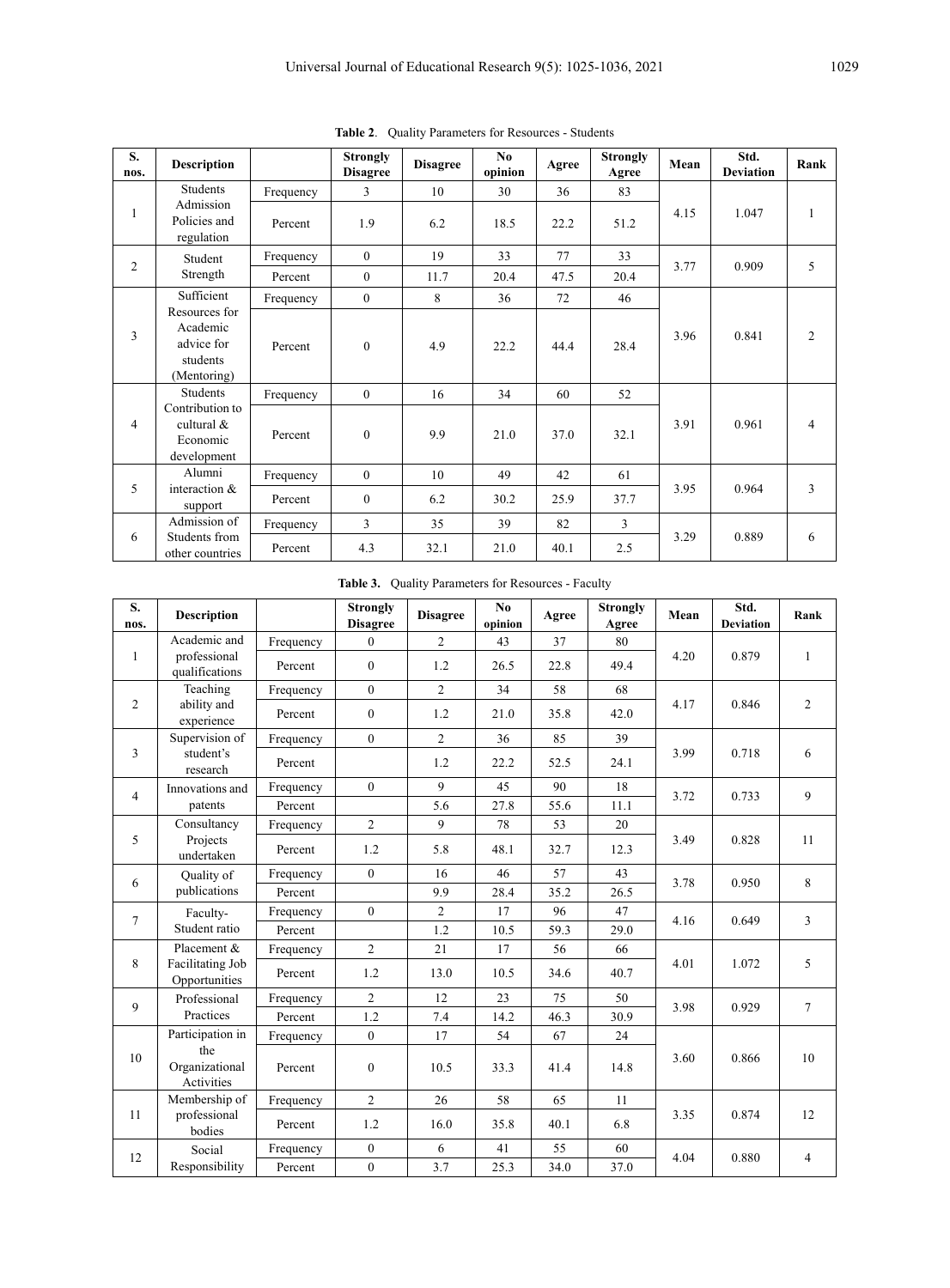| S.<br>nos.     | <b>Description</b>                           |           | <b>Strongly</b><br><b>Disagree</b> | <b>Disagree</b> | No<br>opinion | Agree | <b>Strongly</b><br>Agree | Mean | Std.<br><b>Deviation</b> | Rank           |
|----------------|----------------------------------------------|-----------|------------------------------------|-----------------|---------------|-------|--------------------------|------|--------------------------|----------------|
|                | Classrooms,<br>offices,                      | Frequency | $\theta$                           | $\mathbf{0}$    | 7             | 36    | 119                      |      |                          |                |
| 1              | laboratories,<br>and associated<br>equipment | Percent   | $\theta$                           | $\theta$        | 4.3           | 22.2  | 73.5                     | 4.69 | 0.549                    |                |
|                | Modern tools.<br>equipment,                  | Frequency | $\theta$                           | 9               | 3             | 51    | 99                       |      |                          |                |
|                | 2<br>computing<br>resources                  | Percent   | $\theta$                           | 5.6             | 1.9           | 31.5  | 61.1                     | 4.48 | 0.790                    | 4              |
| 3              | library<br>Services                          | Frequency | $\overline{2}$                     | $\mathbf{0}$    | 7             | 55    | 98                       | 4.52 | 0.698                    | $\overline{c}$ |
|                | &<br>E-Resources                             | Percent   | $\mathbf{0}$                       | 5.6             | 1.9           | 31.5  | 61.1                     |      |                          |                |
|                | Technical                                    | Frequency | $\mathbf{0}$                       | $\mathbf{0}$    | 10            | 63    | 89                       | 4.49 |                          |                |
| $\overline{4}$ | Support                                      | Percent   | $\mathbf{0}$                       |                 | 6.2           | 38.9  | 54.9                     |      | 0.613                    | 3              |

**Table 4.** Quality Parameters for Resources - Infrastructure

**Table 5.** Quality Parameters for Education Management

| S.<br>nos.     | <b>Description</b>             |           | <b>Strongly</b><br><b>Disagree</b> | <b>Disagree</b> | No<br>opinion  | Agree | <b>Strongly</b><br>Agree | Mean | Std.<br><b>Deviation</b> | Rank           |
|----------------|--------------------------------|-----------|------------------------------------|-----------------|----------------|-------|--------------------------|------|--------------------------|----------------|
| $\mathbf{1}$   | Institutional<br>Vision &      | Frequency | $\theta$                           | $\mathbf{0}$    | 3              | 74    | 85                       | 4.51 | 0.537                    | 3              |
|                | <b>Mission</b>                 | Percent   | $\Omega$                           | $\overline{0}$  | 1.9            | 45.7  | 52.5                     |      |                          |                |
|                | Management<br>Support for      | Frequency | $\mathbf{0}$                       | $\overline{0}$  | $\theta$       | 77    | 85                       |      |                          |                |
| $\mathfrak{2}$ | Infrastructure<br>Facilitation | Percent   | $\mathbf{0}$                       | $\overline{0}$  |                | 47.5  | 52.5                     | 4.52 | 0.501                    | 2              |
|                | Finance and                    | Frequency | $\theta$                           | $\theta$        | 17             | 75    | 70                       | 4.33 | 0.658                    |                |
| 3              | Management                     | Percent   | $\Omega$                           | $\overline{0}$  | 10.5           | 46.3  | 43.2                     |      |                          | 6              |
| $\overline{4}$ | Governance<br>&                | Frequency | 10                                 | 3               | 10             | 80    | 59                       | 4.08 | 1.027                    | $\overline{7}$ |
|                | Institutional<br>support       | Percent   | 6.2                                | 1.9             | 6.2            | 49.4  | 36.4                     |      |                          |                |
| 5              | Education                      | Frequency | $\theta$                           | $\theta$        | $\overline{7}$ | 62    | 93                       | 4.53 | 0.581                    | 1              |
|                | Environment                    | Percent   | $\theta$                           | $\overline{0}$  | 4.3            | 38.3  | 57.4                     |      |                          |                |
|                | Continuous                     | Frequency | $\theta$                           | $\overline{0}$  | 11             | 62    | 89                       |      | 0.623                    |                |
| 6              | improvement                    | Percent   | $\Omega$                           | $\theta$        | 6.8            | 38.3  | 54.9                     | 4.48 |                          | 5              |
|                | Quality                        | Frequency | $\mathbf{0}$                       | $\overline{0}$  | $\mathbf{0}$   | 83    | 79                       |      |                          |                |
| $\tau$         | Management                     | Percent   | $\theta$                           | $\overline{0}$  | $\theta$       | 51.2  | 48.8                     | 4.49 | 0.501                    | 4              |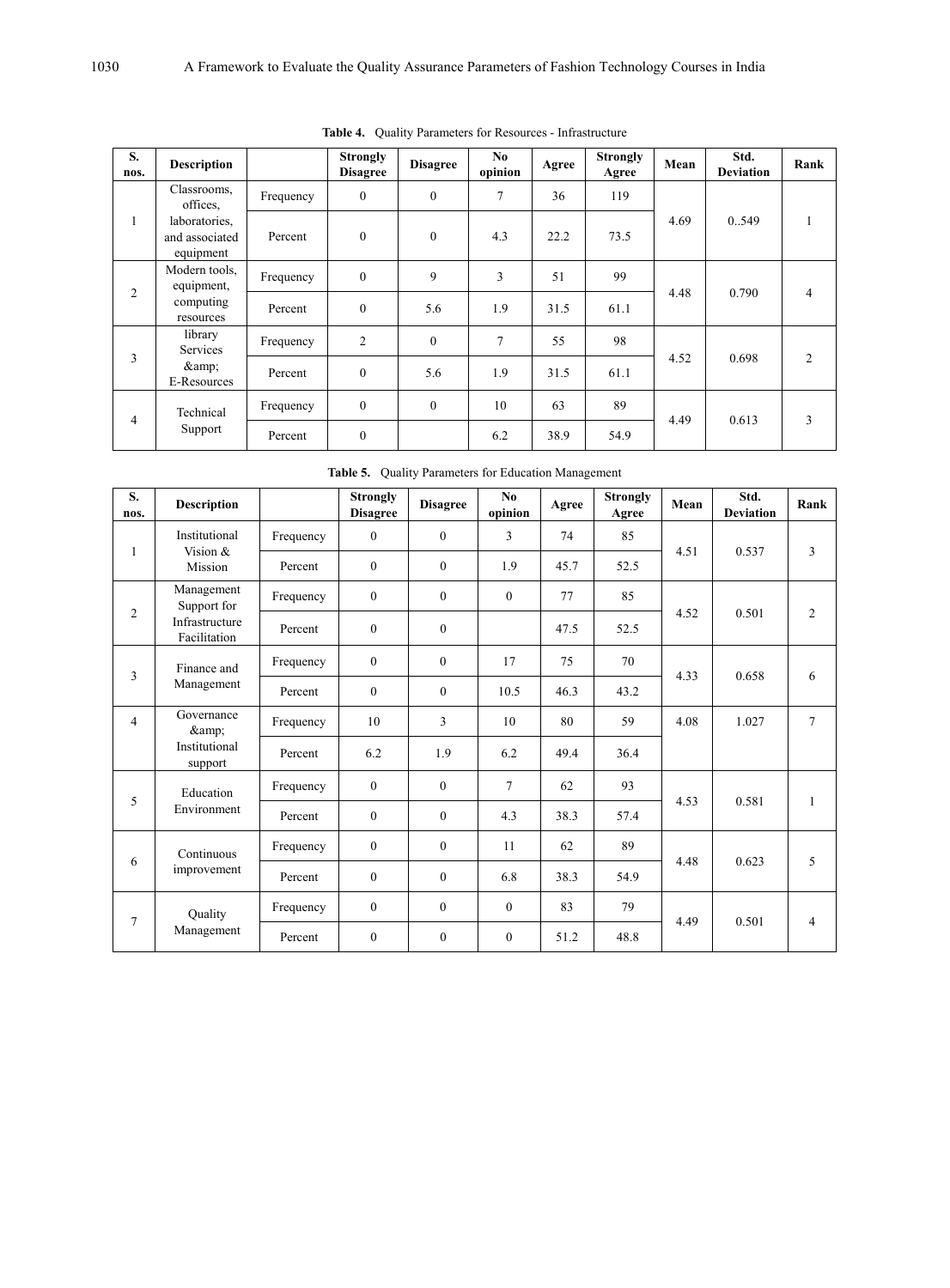| S.<br>nos.     | <b>Description</b>                  |           | <b>Strongly</b><br><b>Disagree</b> | <b>Disagree</b> | No<br>opinion | Agree | <b>Strongly</b><br>Agree | Mean | Std.<br><b>Deviation</b> | Rank                     |
|----------------|-------------------------------------|-----------|------------------------------------|-----------------|---------------|-------|--------------------------|------|--------------------------|--------------------------|
|                | Approach &<br>Methodology for       | Frequency | $\overline{0}$                     | $\mathbf{0}$    | $\theta$      | 89    | 73                       |      |                          |                          |
| $\mathbf{1}$   | Qualifying<br>Curriculum<br>Content | Percent   | $\mathbf{0}$                       | $\mathbf{0}$    | $\Omega$      | 54.9  | 45.1                     | 4.45 | 0.499                    | $\mathbf{1}$             |
| 2              | Programme<br>Structure and          | Frequency | $\theta$                           | $\theta$        | $\tau$        | 92    | 63                       | 4.35 | 0.561                    | 3                        |
|                | Content                             | Percent   | $\mathbf{0}$                       | $\theta$        | 4.3           | 56.8  | 38.9                     |      |                          |                          |
| $\overline{3}$ | Student-centred<br>learning         | Frequency | $\theta$                           | $\theta$        | 32            | 58    | 72                       | 4.25 | 0.765                    | $\overline{\mathcal{L}}$ |
|                | environment                         | Percent   | $\theta$                           | $\theta$        | 19.8          | 35.8  | 44.4                     |      |                          |                          |
| $\overline{4}$ | Flexible                            | Frequency | $\theta$                           | 3               | 52            | 66    | 41                       | 3.90 | 0.801                    | 8                        |
|                | curriculum                          | Percent   | $\theta$                           | 1.9             | 32.1          | 40.7  | 25.3                     |      |                          |                          |
|                | Disciplines and                     | Frequency | 10                                 | 19              | 24            | 52    | 57                       |      |                          |                          |
| 5              | cross-disciplinary<br>modules       | Percent   | 6.2                                | 11.7            | 14.8          | 32.1  | 35.2                     | 3.78 | 1.220                    | 9                        |
|                | Complementary                       | Frequency | 10                                 | 29              | 57            | 43    | 23                       |      |                          |                          |
| 6              | <b>Studies</b>                      | Percent   | 6.2                                | 17.9            | 35.2          | 26.5  | 14.2                     | 3.25 | 1.098                    | 10                       |
|                | Educational                         | Frequency | $\mathbf{0}$                       | 6               | 23            | 74    | 59                       |      |                          |                          |
| $\overline{7}$ | Methods                             | Percent   | $\mathbf{0}$                       | 3.7             | 14.2          | 45.7  | 36.4                     | 4.15 | 0.798                    | 6                        |
|                |                                     | Frequency | $\mathbf{0}$                       |                 | 20            | 82    | 59                       |      |                          |                          |
| 8              | <b>Teaching Process</b>             | Percent   | $\mathbf{0}$                       |                 | 12.3          | 50.6  | 37                       | 4.25 | 0.660                    | 4                        |
|                |                                     | Frequency | $\mathbf{0}$                       |                 | 20            | 12.3  | 12.3                     |      |                          |                          |
| $\mathbf{Q}$   | <b>Learning Process</b>             | Percent   | $\mathbf{0}$                       | $\theta$        | 12.3          | 34.0  | 53.7                     | 4.41 | 0.702                    | 2                        |
|                |                                     | Frequency | $\mathbf{0}$                       | 9               | 20            | 75    | 58                       |      |                          |                          |
| 10             | Research projects                   | Percent   | $\boldsymbol{0}$                   | 5.6             | 12.3          | 46.3  | 35.8                     | 4.12 | 0.832                    | $\tau$                   |

Table 6. Quality Parameters for Curriculum Content & Quality

| S.<br>nos.     | <b>Description</b>                          |           | <b>Strongly</b><br><b>Disagree</b> | <b>Disagree</b> | No.<br>opinion | Agree | <b>Strongly</b><br>Agree | Mean | Std.<br><b>Deviation</b> | Rank           |
|----------------|---------------------------------------------|-----------|------------------------------------|-----------------|----------------|-------|--------------------------|------|--------------------------|----------------|
|                | Students                                    | Frequency | $\mathbf{0}$                       | $\theta$        | 28             | 67    | 67                       |      |                          |                |
| 1              | Performance<br>Evaluation                   | Percent   | $\boldsymbol{0}$                   | $\mathbf{0}$    | 17.3           | 41.4  | 41.4                     | 4.24 | 0.729                    | $\overline{2}$ |
| $\overline{c}$ | Examination                                 | Frequency | $\mathbf{0}$                       | 31              | 23             | 64    | 44                       | 3.75 | 1.059                    | 5              |
|                | System                                      | Percent   | $\boldsymbol{0}$                   | 19.1            | 14.2           | 39.5  | 27.2                     |      |                          |                |
|                | Assessment                                  | Frequency | $\boldsymbol{0}$                   | 10              | 9              | 90    | 53                       |      |                          |                |
| 3              | <b>Strategies</b>                           | Percent   | $\mathbf{0}$                       | 6.2             | 5.6            | 55.6  | 32.7                     | 4.15 | 0.782                    | 3              |
| $\overline{4}$ | Development<br>plan for Under<br>performers | Frequency | $\mathbf{0}$                       | 3               | 6              | 100   | 53                       | 4.25 | 0.614                    | 1              |
|                |                                             | Percent   |                                    | 1.9             | 3.7            | 61.7  | 32.7                     |      |                          |                |
| 5              | Achievement                                 | Frequency | $\mathbf{0}$                       | 9               | 21             | 73    | 59                       | 4.12 | 0.840                    |                |
|                | of Learning<br>Outcomes                     | Percent   | $\boldsymbol{0}$                   | 5.6             | 13.0           | 45.1  | 36.4                     |      |                          | 4              |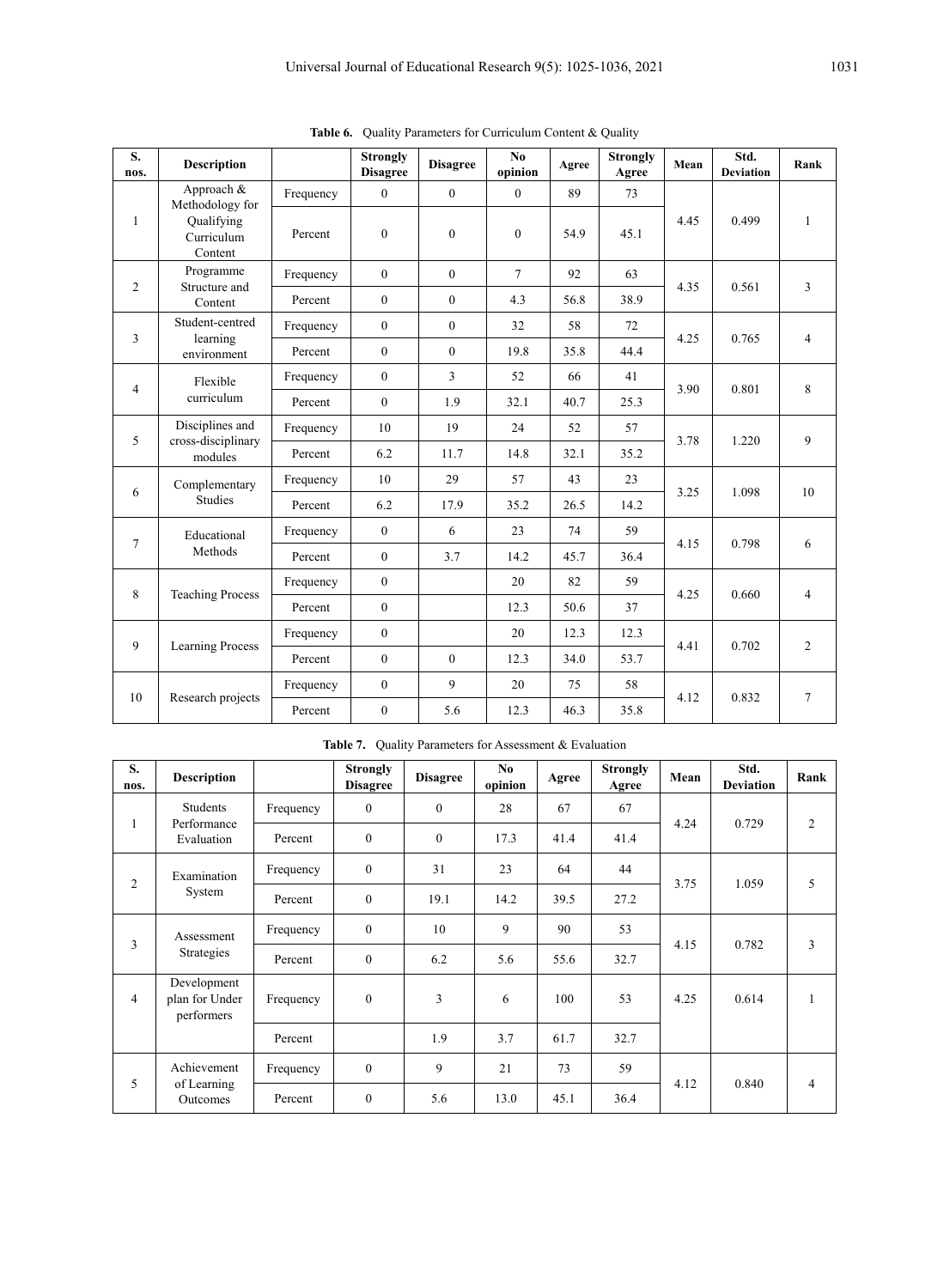| S.<br>nos.     | <b>Description</b>       |           | <b>Strongly</b><br><b>Disagree</b> | <b>Disagree</b> | N <sub>0</sub><br>opinion | Agree | <b>Strongly</b><br>Agree | Mean | Std.<br><b>Deviation</b> | Rank           |
|----------------|--------------------------|-----------|------------------------------------|-----------------|---------------------------|-------|--------------------------|------|--------------------------|----------------|
|                | Ability to apply         | Frequency | $\theta$                           | $\theta$        | 14                        | 35    | 113                      |      |                          |                |
| $\mathbf{1}$   | knowledge                | Percent   | $\theta$                           | $\theta$        | 8.6                       | 21.6  | 69.8                     | 4.61 | 0.499                    | 1              |
|                | Ability to<br>design and | Frequency | $\theta$                           | $\theta$        | 21                        | 83    | 58                       |      |                          |                |
| $\mathfrak{2}$ | conduct<br>experiments   | Percent   | $\mathbf{0}$                       | $\theta$        | 13.0                      | 51.2  | 35.8                     | 4.23 | 0.561                    | $\overline{2}$ |
| 3              | Ability to               | Frequency | $\theta$                           | $\tau$          | 38                        | 62    | 55                       | 4.02 | 0.765                    | 6              |
|                | design a system          | Percent   | $\theta$                           | 4.3             | 23.5                      | 38.3  | 34.0                     |      |                          |                |
|                | Knowledge of             | Frequency | $\mathbf{0}$                       | 6               | 22                        | 82    | 52                       | 4.11 | 0.801                    | $\overline{4}$ |
| $\overline{4}$ | contemporary<br>issues   | Percent   | $\mathbf{0}$                       | 3.7             | 13.6                      | 50.6  | 32.1                     |      |                          |                |
| 5              | Professional             | Frequency | $\mathbf{0}$                       | 6               | 38                        | 82    | 36                       | 3.91 | 1.220                    | $\tau$         |
|                | qualifications           | Percent   |                                    | 3.7             | 23.5                      | 50.6  | 22.2                     |      |                          |                |
|                | Results of               | Frequency | $\overline{2}$                     | 6               | 43                        | 74    | 37                       | 3.85 | 1.098                    | 8              |
| 6              | outcome<br>assessment    | Percent   | 1.2                                | 3.7             | 26.5                      | 45.7  | 22.8                     |      |                          |                |
| $\tau$         | Programme                | Frequency | $\overline{c}$                     | 6               | 36                        | 50    | 68                       |      |                          |                |
|                | Outcomes                 | Percent   | 1.2                                | 3.7             | 22.2                      | 30.9  | 42.0                     | 4.09 | 0.798                    | 5              |
|                | Discipline               | Frequency | $\mathbf{0}$                       | 6               | 25                        | 69    | 62                       | 4.15 | 0.660                    |                |
| 8              | based criteria           | Percent   | $\mathbf{0}$                       | 3.7             | 15.4                      | 42.6  | 38.3                     |      |                          | 3              |

**Table 8.** Quality Parameters for Learning Outcomes

**Table 9.** Quality Parameters for Generic skills and Learning Experiences

| S.<br>nos.     | <b>Description</b>        |           | <b>Strongly</b><br><b>Disagree</b> | <b>Disagree</b> | No<br>opinion | Agree | <b>Strongly</b><br>Agree | Mean | Std.<br><b>Deviation</b> | Rank           |
|----------------|---------------------------|-----------|------------------------------------|-----------------|---------------|-------|--------------------------|------|--------------------------|----------------|
|                | Developing                | Frequency | $\mathbf{0}$                       | $\theta$        | 44            | 55    | 63                       |      |                          |                |
| 1              | Problem<br>solving skills | Percent   | $\theta$                           | $\theta$        | 27.2          | 34.0  | 38.9                     | 4.12 | 0.807                    | 5              |
|                | Developing<br>ability to  | Frequency | $\theta$                           | $\theta$        | 19            | 55    | 88                       |      |                          |                |
| $\overline{2}$ | work as team<br>member    | Percent   | $\theta$                           | $\theta$        | 11.7          | 34.0  | 54.3                     | 4.43 | 0.694                    | 1              |
|                | Developing                | Frequency | $\mathbf{0}$                       | $\mathbf{0}$    | 31            | 65    | 66                       |      | 0.745                    |                |
| 3              | ability to plan           | Percent   | $\theta$                           | $\theta$        | 19.1          | 40.1  | 40.7                     | 4.22 |                          | $\overline{4}$ |
|                | Confidence to             | Frequency | $\mathbf{0}$                       | 6               | 22            | 63    | 71                       |      |                          |                |
| $\overline{4}$ | learning                  | Percent   | $\theta$                           | 3.7             | 13.6          | 38.9  | 43.8                     | 4.23 | 0.821                    | 3              |
| 5              | Achieving the             | Frequency | $\theta$                           | 8               | 45            | 75    | 34                       |      |                          |                |
|                | goals                     | Percent   | $\mathbf{0}$                       | 4.9             | 27.8          | 46.3  | 21.0                     | 3.83 | 0.813                    | 6              |
|                | Exploring<br>new          | Frequency | $\mathbf{0}$                       | $\mathbf{0}$    | 25            | 55    | 82                       |      |                          |                |
| 6              | opportunities<br>in life  | Percent   | $\mathbf{0}$                       | $\mathbf{0}$    | 15.4          | 34.0  | 50.6                     | 4.35 | 0.735                    | 2              |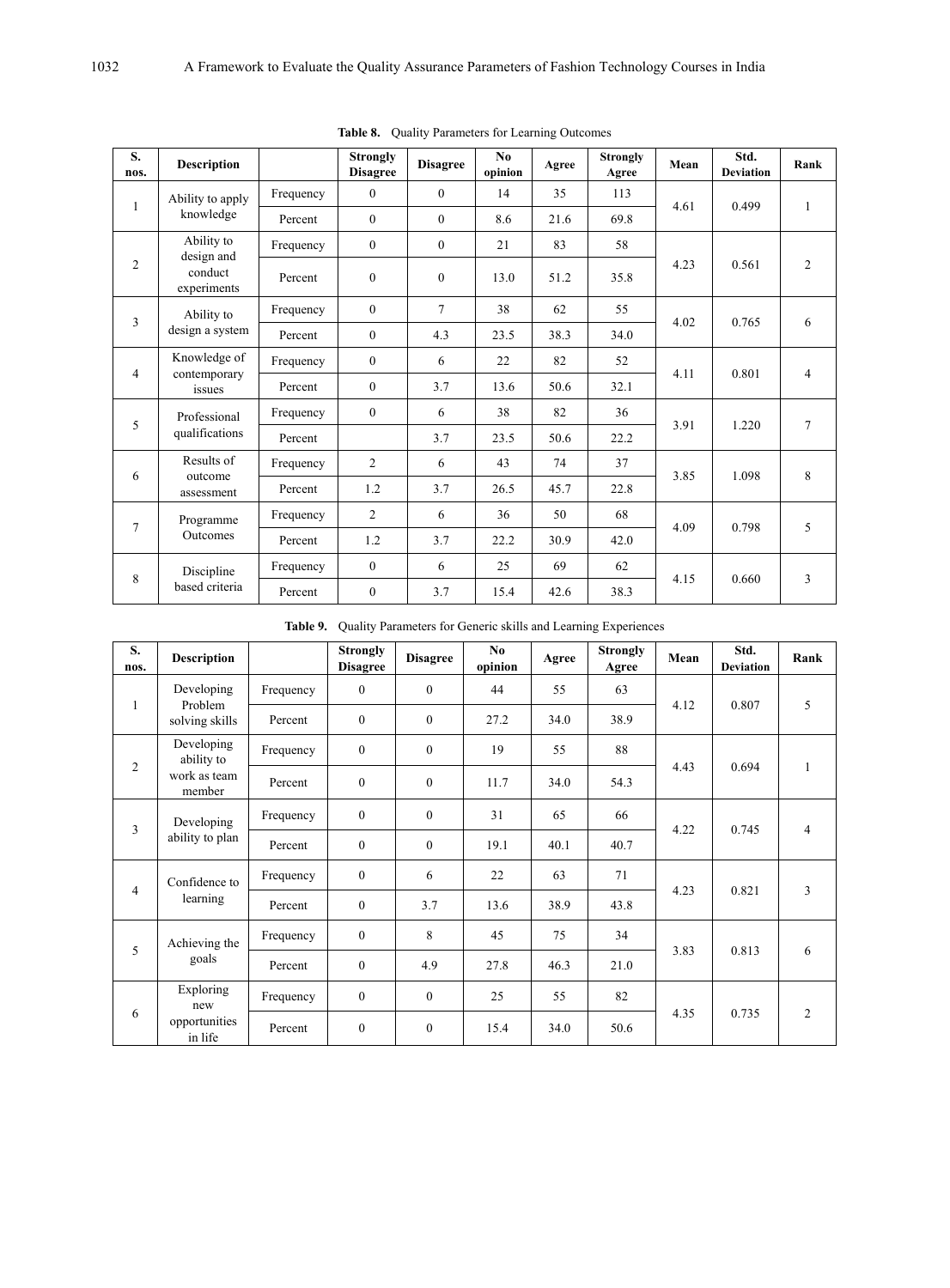| S.<br>nos.     | <b>Description</b>                |           | <b>Strongly</b><br><b>Disagree</b> | <b>Disagree</b> | N <sub>0</sub><br>opinion | Agree | <b>Strongly</b><br>Agree | Mean | Std.<br><b>Deviation</b> | Rank            |
|----------------|-----------------------------------|-----------|------------------------------------|-----------------|---------------------------|-------|--------------------------|------|--------------------------|-----------------|
|                |                                   | Frequency | $\theta$                           | 1               | 44                        | 59    | 58                       |      |                          |                 |
| 1              | Analytical skills                 | Percent   | $\theta$                           | 6               | 27.2                      | 36.4  | 35.8                     | 4.17 | 0.710                    | $\overline{4}$  |
|                |                                   | Frequency | $\theta$                           | $\theta$        | 18                        | 28    | 116                      |      |                          |                 |
| 2              | Creativity                        | Percent   | $\theta$                           | $\theta$        | 11.1                      | 17.3  | 71.6                     | 4.40 | 0.635                    | 1               |
|                |                                   | Frequency | $\overline{0}$                     | 6               | 22                        | 62    | 72                       |      |                          |                 |
| 3              | Lateral thinking                  | Percent   | $\overline{0}$                     | 3.7             | 13.6                      | 38.3  | 44.4                     | 4.16 | 0.787                    | 5               |
|                |                                   | Frequency | $\theta$                           | 6               | 36                        | 64    | 56                       |      |                          | 2               |
|                | Problem solving<br>$\overline{4}$ | Percent   | $\theta$                           | 3.7             | 22.2                      | 39.5  | 34.6                     | 4.31 | 0.733                    |                 |
|                |                                   | Frequency | $\theta$                           | 6               | 29                        | 63    | 65                       |      |                          | 3               |
| 5              | Communication                     | Percent   | $\theta$                           | 3.1             | 17.9                      | 38.9  | 40.1                     | 4.22 | 0.720                    |                 |
|                | Aesthetic                         | Frequency | $\theta$                           | 9               | 56                        | 48    | 49                       |      |                          | 8               |
| 6              | sensibility                       | Percent   | $\overline{0}$                     | 5.6             | 34.6                      | 29.6  | 30.2                     | 3.59 | 1.025                    |                 |
| $\overline{7}$ |                                   | Frequency | $\theta$                           | 5               | 75                        | 58    | 24                       | 3.65 | 0.908                    |                 |
|                | Extend learning                   | Percent   | $\overline{0}$                     | 3.1             | 46.3                      | 35.9  | 14.8                     |      |                          | $7\phantom{.0}$ |
|                | Digital and                       | Frequency | $\overline{0}$                     | 8               | 10                        | 108   | 36                       |      |                          |                 |
| 8              | virtual<br>knowledge              | Percent   | $\theta$                           | 4.9             | 6.2                       | 66.7  | 22.2                     | 4.09 | 0.654                    | 6               |

**Table 10.** Skillset Requirement for Students

The sample comprises 67.3% of males and 32.7% of female. Among the 162 sample participants, 48.2% were assistant professors, 33.3% associate professors and 18.5% professors.

The tables 2 to 10 show the quality parameters and its ranking preferences. The vital factors that hold significance in maintaining the quality assurance in fashion technology institutes are students' admission policies and regulations, mentoring which means resources for academic advice for students along with the academic and professional qualifications of the faculty. Moreover, the infrastructure facilities like classrooms, offices, laboratories, and equipment have been considered essential parameters in combination with the management support for infrastructure facilitation. The approach with the methodology for the qualifying curriculum content has significance in sustaining the quality with student's ability for application of knowledge. The other attributes that were considered vital are professional practical approach as well as creativity. The parameters with the least significance identified were the admission of students from other countries, membership of professional bodies, modern tools and computing resources, governance and institutional support, complementary studies, results of outcome assessment, achieving the goals, and Aesthetic sensibility examination system, entrepreneurship, and extended learning.

Based on the data analysis, various test results using SPSS were attained which represented the responses for the study objectives identified. The findings from the performed tests portray that there has been a significant influence of the provided amenities to students as well as

the faculty. Moreover, there has been a vital effect of the infrastructure and the designed curriculum and are considered important parameters in quality assurance. The professional attribute is also a significant contributor to maintaining the quality parameters within the institute. The skillset is also recognized as a crucial factor for sustaining quality aspects with the institutional framework.

#### **6.3. Inferences**

The various aspects that were inferred from the analysis have assisted in comparing with the literature reviewed. As per prior studies referred, the various agencies for maintaining quality assurance in higher education are found significant. From the analysis results as well, the curriculum designed as per the standards mentioned by these agencies plays a contributing role in maintaining the quality level in government institutes. The infrastructure facilities and amenities provided to the students and faculties emerged as vital quality parameters as per the analysis and were also identified significantly in the framework studied in the prior literature studies. The quality assurance models highlighted through the literature review mentioned the crucial components like professional attributes, decision making, students and faculty involvement, management support for the success of the quality assurance in higher education and similar parameters were identified through the data analysis as per the data collected from the respondents. The research findings have motivated in developing distinct strategies that can be employed or strengthened if already existing,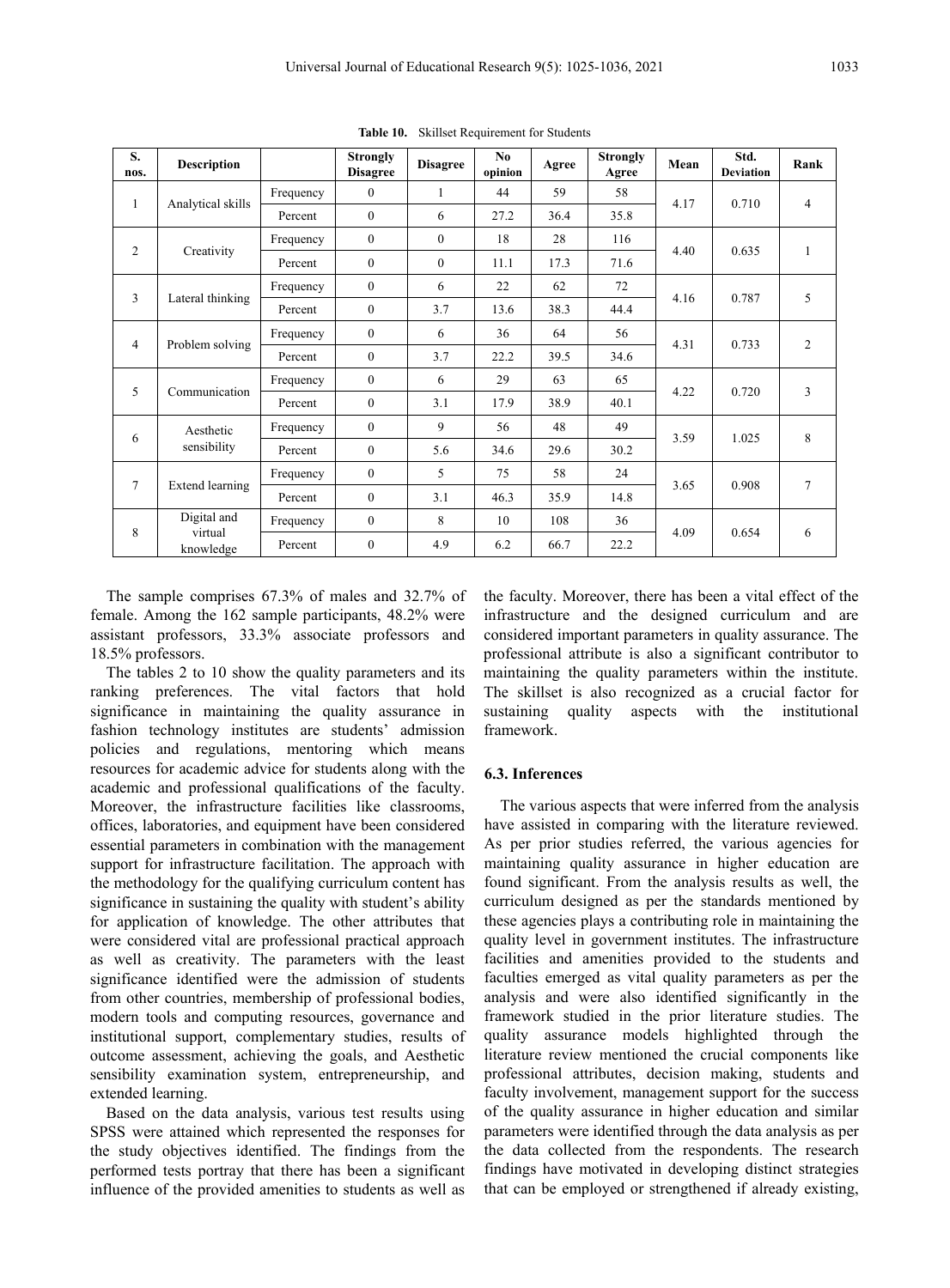in enhancing and maintaining the quality assurance levels for the progress of the fashion technology institutes to boost the existence of quality institutes within the segment of higher education. It has also emphasized the importance of the challenges and the corresponding strategies to conquer them which facilitated the suitable strategies to be used appropriately with support in marking their presence. Hence the results discussed in this section depict that the research objectives and the questions were accomplished.

## **7. Conclusion and Recommendation**

In India, the Higher Education segment has observed an incredible boost in the amount of Universities & Colleges and students' enrolment but the quality is still an area of apprehension till now, which has been an indispensable component in achieving the aim and execution of national policy. At once, there has been a higher demand for accessing higher education, and at the same time, the quality parameters are under question. Managing quality in higher educational institutes has never been the same as that of business and industry. Higher educational institutes act as the society that considers the decision of maintaining standards and quality. The educational process is also developed based on society collaborative learning, where the students are required to participate with an active responsibility. For surviving in the global world of competition, all higher education institutions are required to focus especially on quality assurance in higher education.

This study is also intended to identify the quality assurance parameters with further development of strategies as well as a framework based on the determined parameters in fashion technology institutes in the context of higher education. The prior works of literature available in this domain were discussed and the outcomes were analysed with the obtained results from the analysis of the collected data, done as part of the study. To gain insights into the conceptual advancements and important quality assurance parameters, different characteristics of quality were examined and diverse techniques of quality assurance that comprises quality frameworks, best practices, and external quality monitoring agencies were discussed. The external quality monitoring agencies have been recognized as the general way of quality assurance, though a quality framework is considered to be in-built in the process. The diverse models of quality assurance are accessible and were reviewed. Moreover, the existing issues along with the challenges associated with the maintenance of quality assurance practices were highlighted. The various parameters revealed as part of the data collection and analysis can help in maintaining the quality with the fashion technological institutes with assisting in developing strategies to improve the quality of higher education in India. The significant parameters for quality higher education are quality faculty members, student participation, the infrastructure of the educational institutions, curriculum, learning resources, management support, and institutional leadership.

This research has supported innovative opportunities and trends to further research in this area by mapping the research gap recognized while reviewing the existing literature in the literature review section. The complete study mainly focuses on the quality assurance practices of higher educational institutes referred by the previous researchers and provides the prospects for the quality assurance review practices that can be followed for enhancement in the quality levels in the domain of fashion technology and higher education. This study was eventually successful in meeting the results acquired from the participants with the research questions and objectives. The practical inferences of this study are discussed with inclusions of recommendations to facilitate the expansion of the scope for future research.

## **REFERENCES**

- [1] Al-Atiqi, I. M., & Deshpande, P. B. Transforming higher education with six sigma. In International network of Quality Assessment Agencies in Higher Education, Biannual Conference in Abu Dhabi (Vol. 30), 2009. https://www.researchgate.net/publication/236201448\_Quali ty in Higher Education United Arab Emirates Perspecti ve
- [2] Alena D. Matraeva, Marina V. Rybakova1, Mikhail V. Vinichenko, Natalia V. Ljapunova, Aleksander A. Oseev. Development of Creativity of Students in Higher Educational Institutions: Assessment of Students and Experts, Universal Journal of Educational Research Vol. 8(1), 2020. https://www.hrpub.org/journals/article\_info.php ?aid=8661
- [3] J. Bennedsen, S. Rouvrais, J. Roslöf, J. Kontio, F. Georgsson & C. D. McCartan. Collaborative quality enhancement in engineering education: an overview of operational models at a programme level, (Vol. 45), 2020. https://www.tandfonlin e.com/doi/full/10.1080/03043797.2018.1443058
- [4] Ashvin Dhawan,. Let's start at the very beginning https://www.stanforddaily.com/2018/08/02/lets-start-at-thevery-beginning/
- [5] Bordia, S. Problems of accreditation and quality assurance of engineering education in developing countries. European journal of engineering education, 26(2), 187-193, 2001. https://www.tandfonline.com/doi/abs/10.1080/0304379011 0034447,
- [6] Creswell, J. W., & Creswell, J. D. Research design: Qualitative, quantitative, and mixed methods approaches. Sage publications. 2017. file:///D:/user%20data/Downloads/ 8530-Article%20Text-20365-2-10-20120307%20(2).pdf
- [7] Dhanuraj, D., & Kumar, R. V. (2015). Understanding the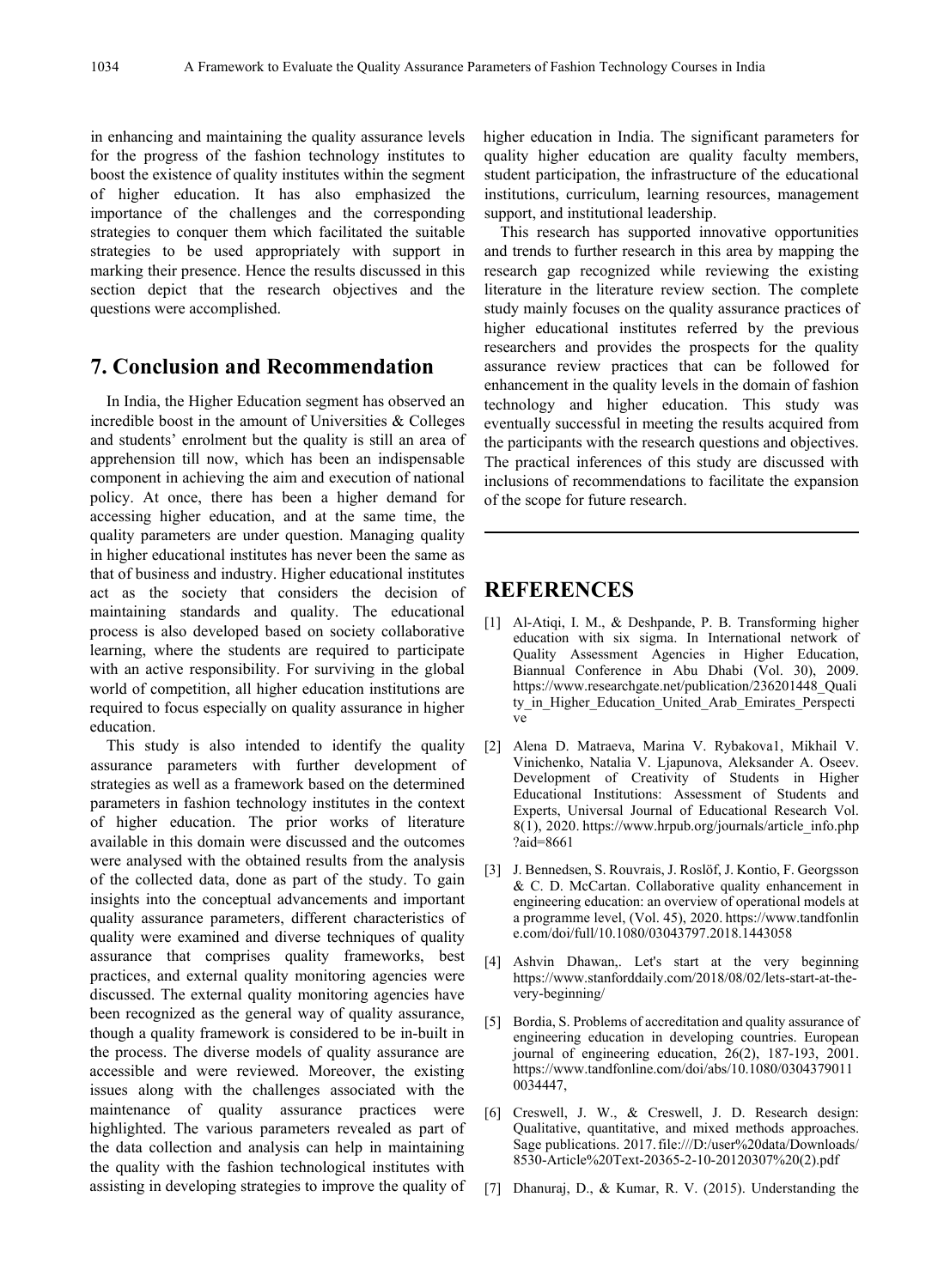Status of Higher Education in India: Challenges and Scepticism towards Serious Investments in the Sector. Centre for Public Policy Research. https://www.cppr.in/wpcontent/uploads/2015/01/Higher-Education.pdf

- [8] Dill, D. Quality assurance in higher education: Practices and issues. in-Chief Barry McGaw, Eva Baker and Penelope P. Peterson, Elsevier Publications. 2007.https://www.scienced irect.com/referencework/9780080448947/international-enc yclopedia-of-education
- [9] Dr.Mohan Lal. "Quality Parameters of National Assessment and Accreditation Council (NAAC) & Teacher Education", Dr. B. R. Ambedkar College of Education, Opp. New Bus Stand (Kheri Markanda) Kurukshetra, Haryana-136118. 2017. http://www.naac.gov.in/docs/Books/Quality%20Enhancem ent%20in%20Teacher%20Education.pdf
- [10] Duarte, D., & Martins, P. V. A maturity model for higher education institutions. Journal of Spatial and Organizational Dynamics, 1(1), 25-44. 2013. https://ideas.repec.org/a/ris/js pord/0002.html
- [11] Gnanam, A., & Chairman, N. E. Globalization and its impact on quality assurance, accreditation and recognition of qualifications. Accessed on, 29. 2008. https://www.research gate.net/publication/272474607\_-\_Quality\_assurance\_in\_hi gher education Comparative analysis of provisions and practices in Ghana and New Zealand
- [12] Honnutagi, A. R., Sonar, R., & Babu, A. S. Achieving quality excellence in Indian engineering education: modelling and analysis using system dynamics. International Journal of Business Excellence, 10(1), 90-119. 2016. https://core.ac.uk/download/pdf/55305275.pdf
- [13] Kahveci, T. C., Uygun, Ö., Yurtsever, U., & İlyas, S. Quality assurance in higher education institutions using strategic<br>information systems. Procedia-Social and Procedia-Social behavioral sciences, 55, 161-167. 2012. https://www.scienc edirect.com/science/article/pii/S1877042812039523
- [14] Khan, Z., Role of National Assessment and Accreditation Council (NAAC) and Its Benefits, 2019. http://www.yourar ticlelibrary.com/education/role-of-national-assessment-andaccreditation-council-naac-and-its-benefits/45185
- [15] Mehta, N., Verma, P., & Seth, N. Total quality management implementation in engineering education in India: an interpretive structural modelling approach. Total Quality Management & Business Excellence, 25(1-2), 124-140. 2014. https://www.tandfonline.com/doi/abs/10.1080/14783363.20 13.791113
- [16] Mishra, S. Quality assurance in higher education: An introduction. National Assessment and Accreditation Council, India. 2007. http://oasis.col.org/handle/11599/101
- [17] P N Pabrekar\*, B B Sharma, M B Kekare, and S S Barve, Quality Assurance in Higher Education Institutions in India, 2nd International Conference on Law, Education and Humanities (ICLEH'15). 2015. https://icehm.org/upload/62 97ED0515562.pdf
- [18] Parth Welankar, All educational institutions in India to be Naac accredited by 2022: ministry. 2019. https://www.hind ustantimes.com/pune-news/all-educational-in-india-to-be-n aac-accredited-by-2022-ministry/story-6aj5NSXHkruvN1xI

lA4tAI.html

- [19] Pineda, A. P. M. Total quality management in educational institutions: Influences on customer satisfaction. Asian Journal of Management Sciences and Education, 2(3). 2013. https://pdfs.semanticscholar.org/343d/86b3e085c67788b83 8b451c9129ace77424c.pdf
- [20] Press Information Bureau Government of India, Quality, Accreditation and Ranking – A Silent Revolution in the Offing in Indian Higher Education. 2019. Offing in Indian Higher Education. 2019. http://pib.nic.in/newsite/PrintRelease.aspx?relid=188620
- [21] Ryan, T. Quality assurance in higher education: A review of literature. 2015. https://www.hlrcjournal.com/index.php/HL RC/article/view/257
- [22] Saeki, H., & Imaizumi, S. International comparative study: engineering education in India. 2013. http://documents.worl dbank.org/curated/en/586761468044369699/International-c omparative-study-engineering-education-in-India
- [23] Sakunth Kumar, NAAC An Overview, Top NAAC Colleges & Universities, Benefits, Grading System. 2018. https://www.collegedekho.com/articles/national-assessment -and-accreditation-council-naac/
- [24] Senthilkumar, N., & Arulraj, A. SQM-HEI–determination of service quality measurement of higher education in India. Journal of Modelling in Management, 6(1), 60-78. 2011. https://www.emeraldinsight.com/doi/abs/10.1108/17465661 111112502
- [25] Singh, M. Reinserting the 'public good 'into higher education transformation. Kagisano Higher Education Discussion Series, 1, 8-18. 2001. http://citeseerx.ist.psu.edu /viewdoc/download?doi=10.1.1.470.8247&rep=rep1&type =pdf
- [26] Stella, A., & Bhushan, S. Quality assurance of transnational higher education: The experiences of Australia and India. Australian Universities Quality Agency and the National University of Educational Planning and Administration. 2011. http://www.nuepa.org/new/Download/Publications/Quality %20Assurance%20of%20Transnational%20Higher%20Edu cation.PDF
- [27] Van Zanten, M., Norcini, J. J., Boulet, J. R., & Simon, F. Overview of accreditation of undergraduate medical education programmes worldwide. Medical education, 42(9), 930-937. 2008.
- [28] Venkatesh, P. Accreditation as a Benchmark of Quality Sustenance in Higher Education: A Review of Quality Assurance in Indian University System. Nitte Management Review, 7(1), 59-67. 2013. http://www.informaticsjournals. com/index.php/nmr/article/view/18414
- [29] Verma, A. A review of quality assurance in higher education institutions. IMPACT Journals, International Journal of Research in Humanities, Arts and Literature (IMPACT: IJRHAL), ISSN (P), 2347-4564. 2016. http://oaji.net/articl es/2016/488-1466244455.pdf
- [30] West, J. Quality management principles: Foundation of ISO 9000: 2000 family. Quality Progress, 33(2), 113. 2000. http://asq.org/quality-progress/2000/02/standards-outlook/q uality-management-principles--foundation-of-iso-9000-200 0-family.html